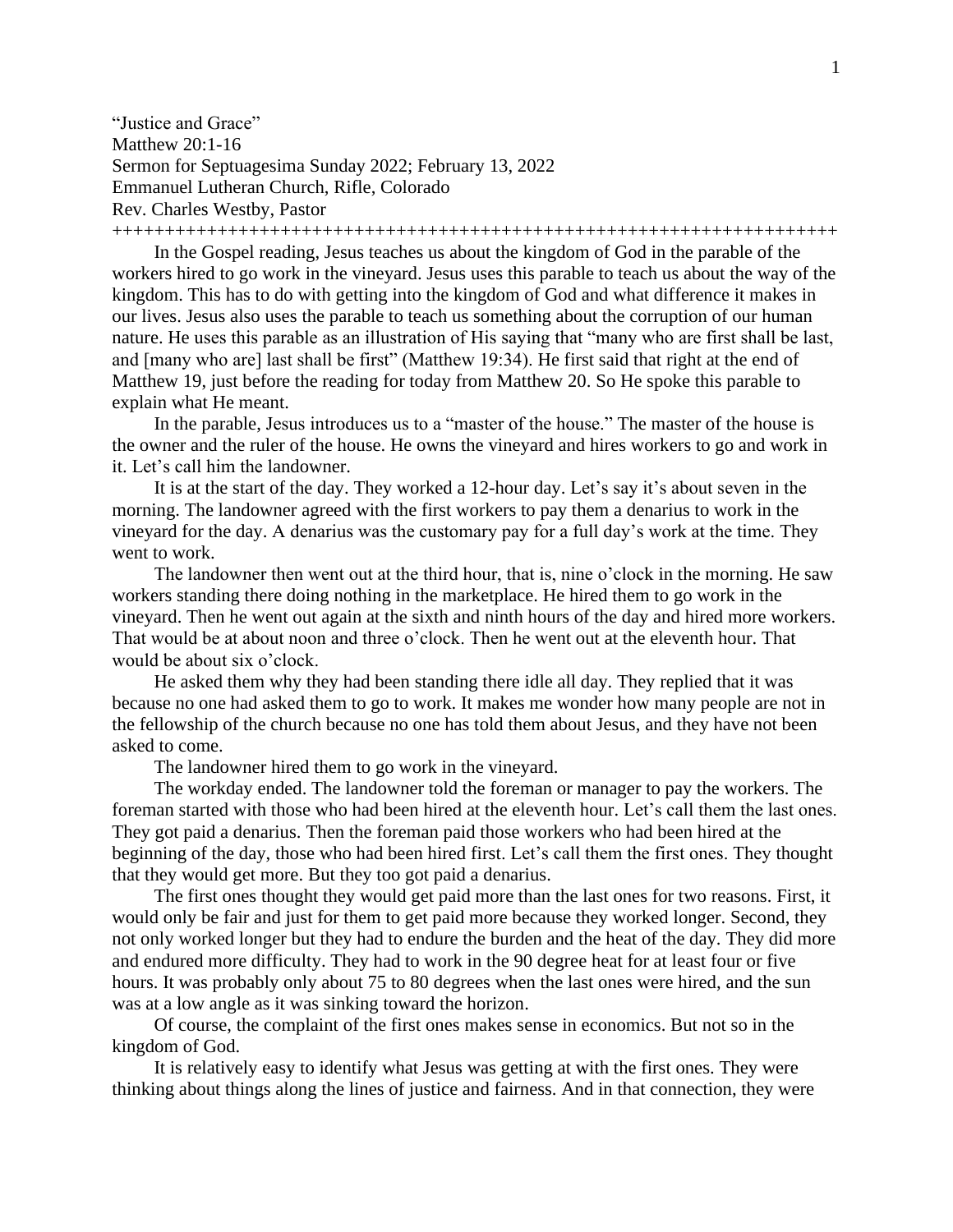thinking about works and measuring themselves against others. I have done more, they were thinking. I should get paid more. I have worked more hours, I should get paid more.

But the last ones got paid the same amount as the first ones. The first ones complained to the landowner: "You have treated us equally with the last ones, but we have had to endure the burden and scorching heat of the day" (Mat. 20:12).

If we take this parable about Jesus teaching us about how we get into the kingdom, Jesus's point is that it does not happen on the basis of justice and fairness regarding works done and how people measure themselves in relation to others. It happens by grace, which is to say that it does not happen with respect to what one thinks one deserves. It happens by grace, which is to say it happens by way of gift. And since it happens by grace, it also happens by faith, not by works. But since it happens by faith, it then addresses one's attitudes, that is, one's heart and judgment. Since getting in happens by trusting the landowner's grace and mercy, getting in by faith exhibits a certain attitude toward oneself, and then toward others.

The attitude toward oneself that faith exhibits is not considering whether one deserves it or not. The attitude toward others is not engaging in measuring oneself against others to see who deserves it more.

When people play the measuring game, alternative things can happen. They can end up thinking that they deserve it more than others. That is the way of pride and conceit and the arrogance of regarding oneself as superior. What do they then think they are justified in doing for themselves and those they honor and have a stake in?

On the other hand, they could conclude that they are not as good as another. But then this goes the way of jealousy and is on the road of bitterness and hatred. Bitterness toward the injustice of not being as good as the other. Hatred of the other because one thinks that one is not as good as them.

Both cases are the result of playing the game of who deserves it and measuring oneself against the other. One of the things that gets lost in the measuring game, getting in by deserving it, is the truth, and humility and goodness.

In the game of entering by works and measuring oneself against others, justice and fairness get used selfishly, and therefore, get distorted and perverted. We know how justice can be used selfishly when children throw a fit, protesting, "It's not fair." Adults can use justice selfishly in much more serious ways. It's interesting how we humans know how to use justice the selfish way from a very early age. It's almost as if it were engrained in us; hard wired. That's because it is. Using justice to justify oneself is the way of the corruption of our nature.

Justice and fairness can also be used for the good, however, and God calls us to use it this way. Getting into the kingdom of God, being accepted by God on the basis of His grace through faith, makes a difference between justice being used selfishly in the interest of self-justification, or being used by faith in God's grace in pursuit of the good. Just like sin is a power to use justice selfishly, so getting in by God's grace as a gift is a power to fight against that selfish use of justice to use it for the good.

Jesus makes this point at the end of the parable when the landowner is talking to one of the ones who were hired first. The ESV says it like this: "[D]o you begrudge my generosity?" Literally, it says this: "Is your eye evil or envious, because I am good?" The word good here in the context of the parable could also have the sense of gracious. So it could be like this: Are you filled with envy because I have been gracious toward your fellow worker?

The phrase "is your eye evil" is a figure of speech. We might say something like: "Is your nose out of joint," or "do you have a chip on your shoulder." We say these things to get at a